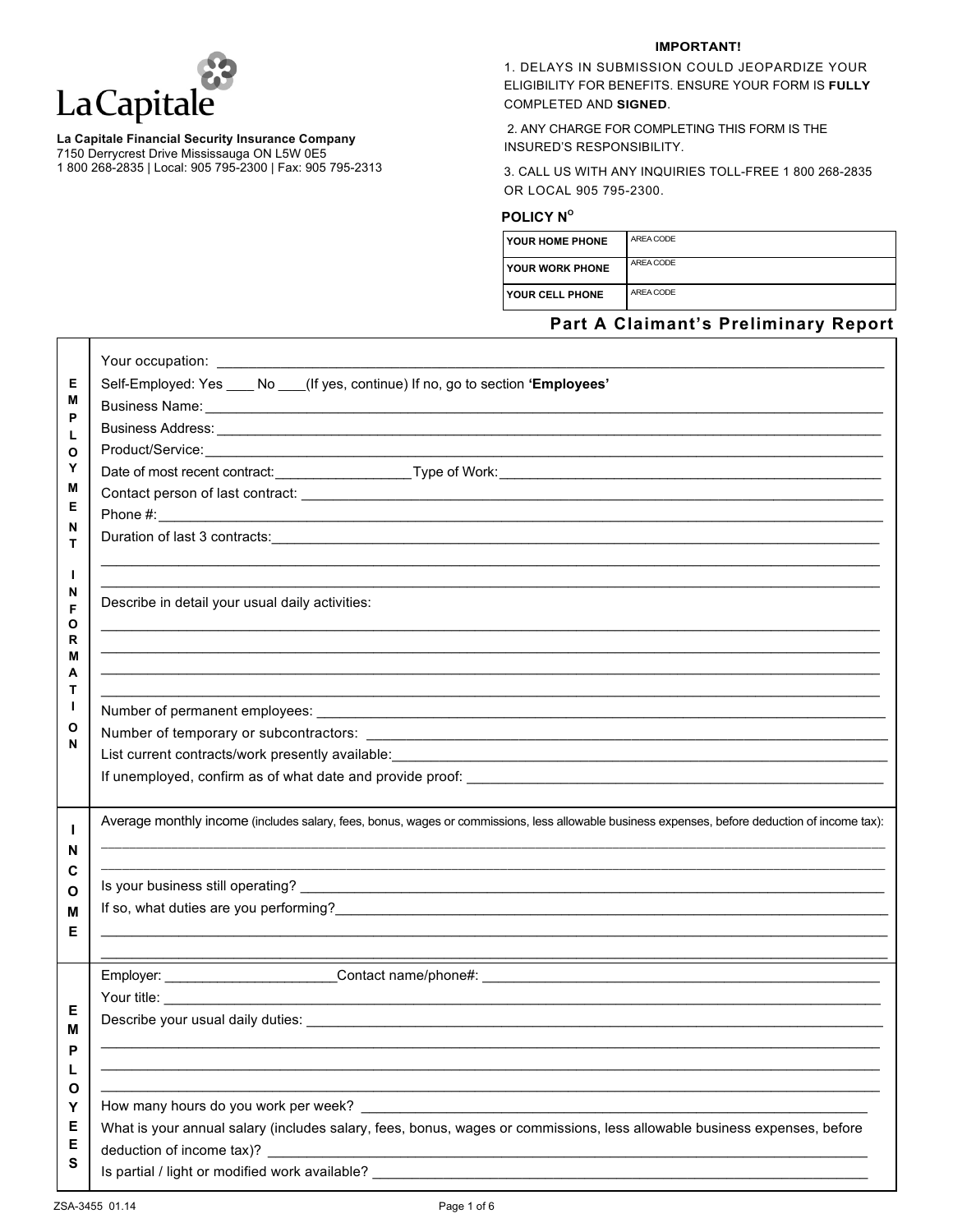

#### La Capitale Financial Security Insurance Company **Constant Contact Lage Constants Constant** DATE 7150 Derrycrest Drive Mississauga ON L5W 0E5

1 800 268-2835 | Local: 905 795-2300 | Fax: 905 795-2313

| POLICY N°              |           |
|------------------------|-----------|
| <b>INSURED'S NAME</b>  |           |
| <b>INSURED'S PHONE</b> | AREA CODE |
| <b>DATE</b>            |           |

|                                                                                                              | Please indicate the date symptoms were first noticed: Place: Place: Place: Place: Place: Place: Place: Place: Place: Place: Place: Place: Place: Place: Place: Place: Place: Place: Place: Place: Place: Place: Place: Place: |
|--------------------------------------------------------------------------------------------------------------|-------------------------------------------------------------------------------------------------------------------------------------------------------------------------------------------------------------------------------|
|                                                                                                              |                                                                                                                                                                                                                               |
|                                                                                                              |                                                                                                                                                                                                                               |
|                                                                                                              |                                                                                                                                                                                                                               |
|                                                                                                              |                                                                                                                                                                                                                               |
|                                                                                                              |                                                                                                                                                                                                                               |
|                                                                                                              |                                                                                                                                                                                                                               |
|                                                                                                              |                                                                                                                                                                                                                               |
|                                                                                                              |                                                                                                                                                                                                                               |
|                                                                                                              |                                                                                                                                                                                                                               |
|                                                                                                              |                                                                                                                                                                                                                               |
| Have you ever had a similar condition?                                                                       | <b>Example 3</b> Yes ______ No______                                                                                                                                                                                          |
| If "yes" please provide dates and details (diagnosis and names of treating doctors):                         |                                                                                                                                                                                                                               |
|                                                                                                              | ,我们也不能在这里的人,我们也不能在这里的人,我们也不能在这里的人,我们也不能在这里的人,我们也不能在这里的人,我们也不能在这里的人,我们也不能在这里的人,我们也                                                                                                                                             |
| If "yes" please provide date(s) of absences:                                                                 | Have you had any prior absences from work due to medical reasons that lasted longer than 10 consecutive days? Yes_No___                                                                                                       |
| If you had an accident, complete the following:                                                              |                                                                                                                                                                                                                               |
| Describe details of the accident:                                                                            |                                                                                                                                                                                                                               |
|                                                                                                              |                                                                                                                                                                                                                               |
|                                                                                                              |                                                                                                                                                                                                                               |
| Is this accident work related?<br><u> and</u> the second work related?                                       |                                                                                                                                                                                                                               |
|                                                                                                              |                                                                                                                                                                                                                               |
|                                                                                                              |                                                                                                                                                                                                                               |
| Other Insurers/Compensation or Benefit Agencies involved:                                                    |                                                                                                                                                                                                                               |
| "If motor vehicle accident, provide copy of the police accident report."                                     |                                                                                                                                                                                                                               |
|                                                                                                              |                                                                                                                                                                                                                               |
|                                                                                                              | What physical restriction and limitations currently prevent you from doing any or some of your usual daily duties:                                                                                                            |
|                                                                                                              |                                                                                                                                                                                                                               |
|                                                                                                              | full work:                                                                                                                                                                                                                    |
| I have not worked since:<br>Expected return to work date - partial work: ___________________________________ | If you expect to return to work on modified or part-time basis, please list the duties you will be performing:                                                                                                                |
|                                                                                                              |                                                                                                                                                                                                                               |
|                                                                                                              |                                                                                                                                                                                                                               |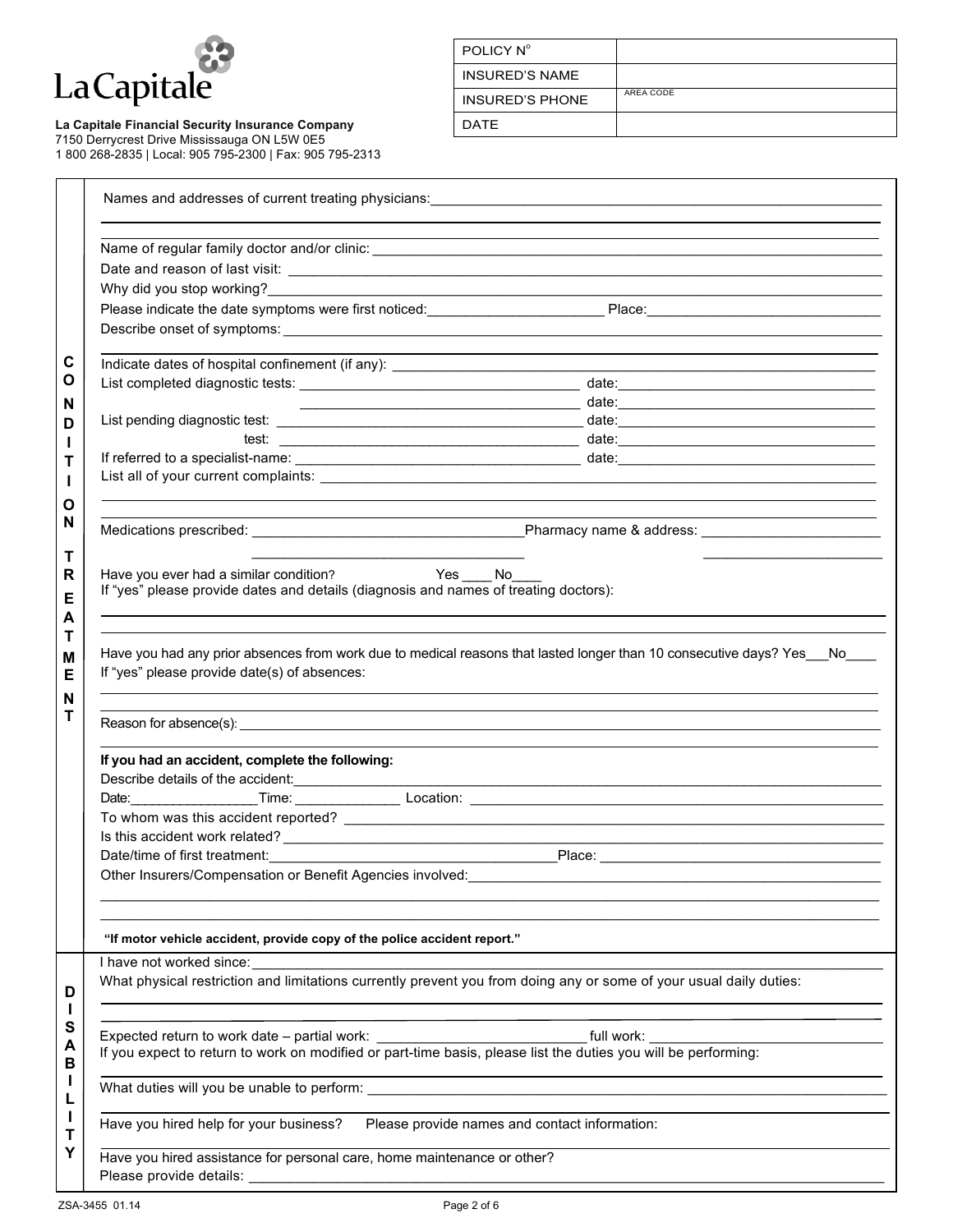

### **La Capitale Financial Security Insurance Company**

7150 Derrycrest Drive Mississauga ON L5W 0E5

1 800 268-2835 | Local: 905 795-2300 | Fax: 905 795-2313

| POLICY N°              |           |
|------------------------|-----------|
| <b>INSURED'S NAME</b>  |           |
| <b>INSURED'S PHONE</b> | AREA CODE |
| <b>DATE</b>            |           |

# **OTHER INSURANCE COVERAGE AND INCOME REPLACEMENT**

Have you applied for any other benefits or do you have income from any other source(s): Yes No Complete the section below.

| <b>Sources of Income</b>                 | Yes/<br>no | <b>Company name</b><br>and policy # | <b>Amount of benefits</b><br>Per week/month | Date benefits<br>began | <b>Date benefits</b><br>ended |
|------------------------------------------|------------|-------------------------------------|---------------------------------------------|------------------------|-------------------------------|
| Salary continuation                      |            |                                     |                                             |                        |                               |
| Union                                    |            |                                     |                                             |                        |                               |
| Short term DI (Group)                    |            |                                     |                                             |                        |                               |
| Long term DI (Group)                     |            |                                     |                                             |                        |                               |
| Employment Ins.                          |            |                                     |                                             |                        |                               |
| CPP/QPP Disability                       |            |                                     |                                             |                        |                               |
| <b>CPP/QPP Retirement</b>                |            |                                     |                                             |                        |                               |
| Workers Comp.                            |            |                                     |                                             |                        |                               |
| Auto Insurance                           |            |                                     |                                             |                        |                               |
| <b>Retirement Pension</b><br>Plan        |            |                                     |                                             |                        |                               |
| <b>Individual Disability</b><br>Coverage |            |                                     |                                             |                        |                               |
| Credit/Loan Ins                          |            |                                     |                                             |                        |                               |
| WOP on life                              |            |                                     |                                             |                        |                               |
| <b>Others</b>                            |            |                                     |                                             |                        |                               |

### **ANY PERSON WHO KNOWINGLY FILES A CLAIM REPORT CONTAINING MISLEADING OR FALSE INFORMATION MAY BE SUBJECT TO CRIMINAL AND CIVIL PENALTIES**

I declare that the information I have provided herein is true and complete to the best of my knowledge.

Name: \_\_\_\_\_\_\_\_\_\_\_\_\_\_\_\_\_\_\_\_\_\_\_\_\_\_\_\_\_\_\_\_\_\_\_\_\_\_\_\_\_\_\_\_\_\_\_\_\_\_\_\_\_\_\_Date: \_\_\_\_\_\_\_\_\_\_\_\_\_\_\_\_\_\_\_\_\_\_\_\_\_\_\_\_\_\_\_\_\_\_\_\_\_\_\_\_\_\_\_

Address:\_\_\_\_\_\_\_\_\_\_\_\_\_\_\_\_\_\_\_\_\_\_\_\_\_\_\_\_\_\_\_\_\_\_\_\_\_\_\_\_\_\_\_\_\_\_\_\_\_\_\_\_\_\_\_\_\_\_\_\_\_\_\_\_\_\_\_\_\_\_\_\_\_\_\_\_\_\_\_\_\_\_\_\_\_\_\_\_\_\_\_\_\_\_\_\_\_\_

**Please attach any other information that supports your claim.**

## **AUTHORIZATION**

I HEREBY AUTHORIZE La Capitale Financial Security Insurance Company, its authorized agents and reinsurers, for file management and claim settlement purposes only: a) to gather all information necessary for claim settlement and the management of my file from any person, organization or public or parapublic institution holding personal information about me, notably from health professionals and health centres, the MIB, Inc., financial institutions, Government agencies, Provincial Workers Compensation Organization, insurance and reinsurance companies, personal information agents, investigation or consumer reporting agencies, employers or previous employers; b) to disclose to such individuals and organizations only that personal information it has relating to me that is relevant to my file or that is required by law; c) to request an investigation report relating to me. A photocopy of this authorization shall be as valid as the original. This authorization is valid for the period required to achieve the purpose for which it was requested.

I acknowledge that the Company may refuse to consider my claim if I do not comply completely with this authorization.

| Insured Sign Here:       | Witness Sign Here:       |
|--------------------------|--------------------------|
| Address:                 | Address:                 |
|                          |                          |
| City, Prov., Postal Code | City, Prov., Postal Code |
|                          |                          |
| Date:                    | Date:                    |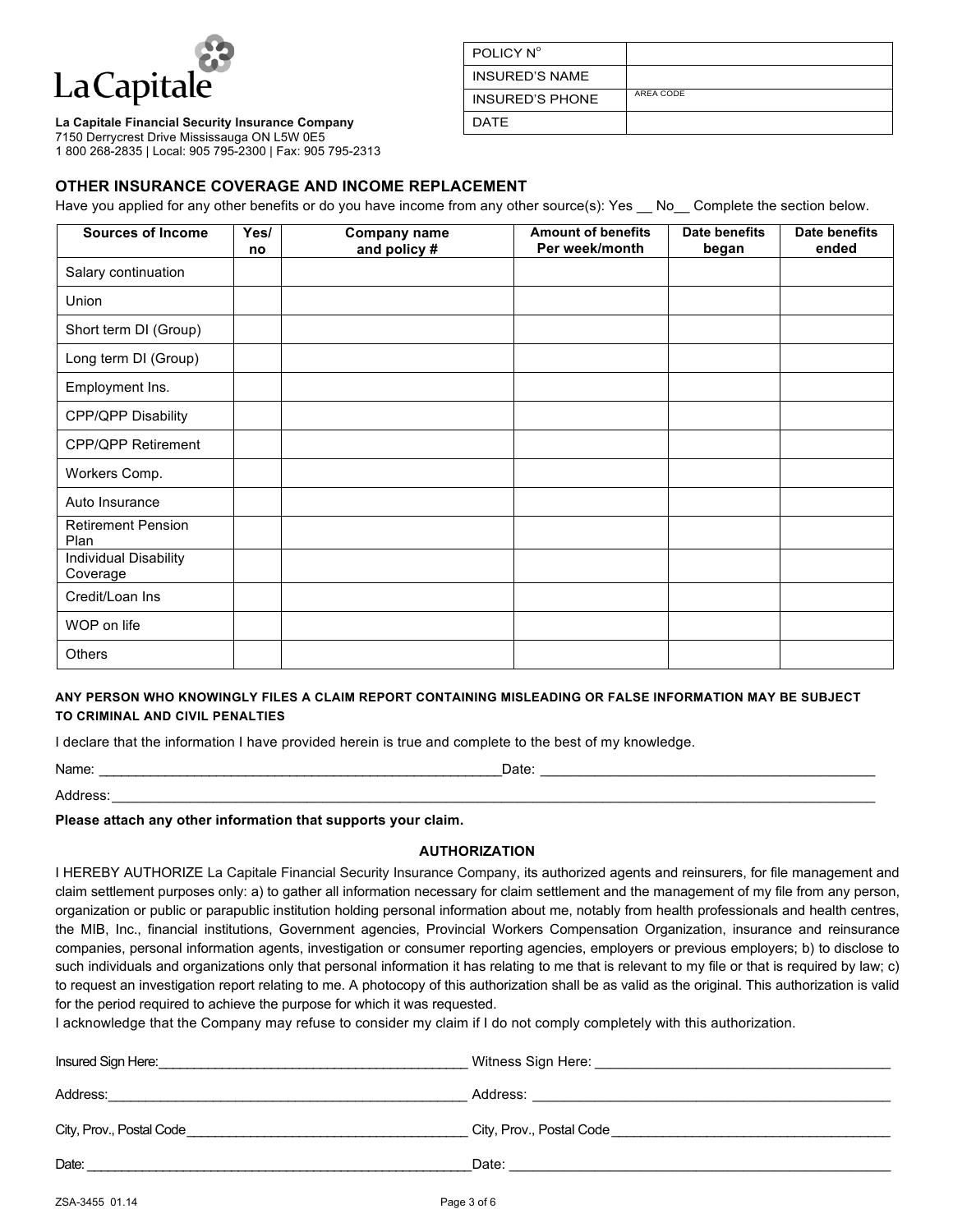

PATIENT'S NAME DATE OF BIRTH

**La Capitale Financial Security Insurance Company**

7150 Derrycrest Drive Mississauga ON L5W 0E5

1 800 268-2835 | Local: 905 795-2300 | Fax: 905 795-2313

# **PART B ATTENDING PHYSICIAN'S REPORT**

| Please describe history of presentation/complaints including mechanism of injury (if applicable):                                                                                                |                                                                                                                       |  |
|--------------------------------------------------------------------------------------------------------------------------------------------------------------------------------------------------|-----------------------------------------------------------------------------------------------------------------------|--|
| $\overline{\mathsf{Accident}}$ $\Box$                                                                                                                                                            |                                                                                                                       |  |
|                                                                                                                                                                                                  |                                                                                                                       |  |
|                                                                                                                                                                                                  |                                                                                                                       |  |
| Clinical Presentation and Objective Findings (please include type of tests, dates performed, results and copies):                                                                                |                                                                                                                       |  |
|                                                                                                                                                                                                  |                                                                                                                       |  |
| We need to understand how HARM vs. HURT applies to this situation:                                                                                                                               |                                                                                                                       |  |
| What are the patient's limitations (what the patient CANNOT do) and why?<br>The contract of the patient's limitations (what the patient CANNOT do) and why?                                      |                                                                                                                       |  |
| Has patient ever had same or similar condition? If yes, please state when and provide details:<br>Has patient ever had same or similar condition? If yes, please state when and provide details: |                                                                                                                       |  |
|                                                                                                                                                                                                  |                                                                                                                       |  |
|                                                                                                                                                                                                  |                                                                                                                       |  |
|                                                                                                                                                                                                  |                                                                                                                       |  |
| Date performed/date booked:                                                                                                                                                                      | <u> 1989 - Johann John Stein, mars an deutscher Stein und der Stein und der Stein und der Stein und der Stein und</u> |  |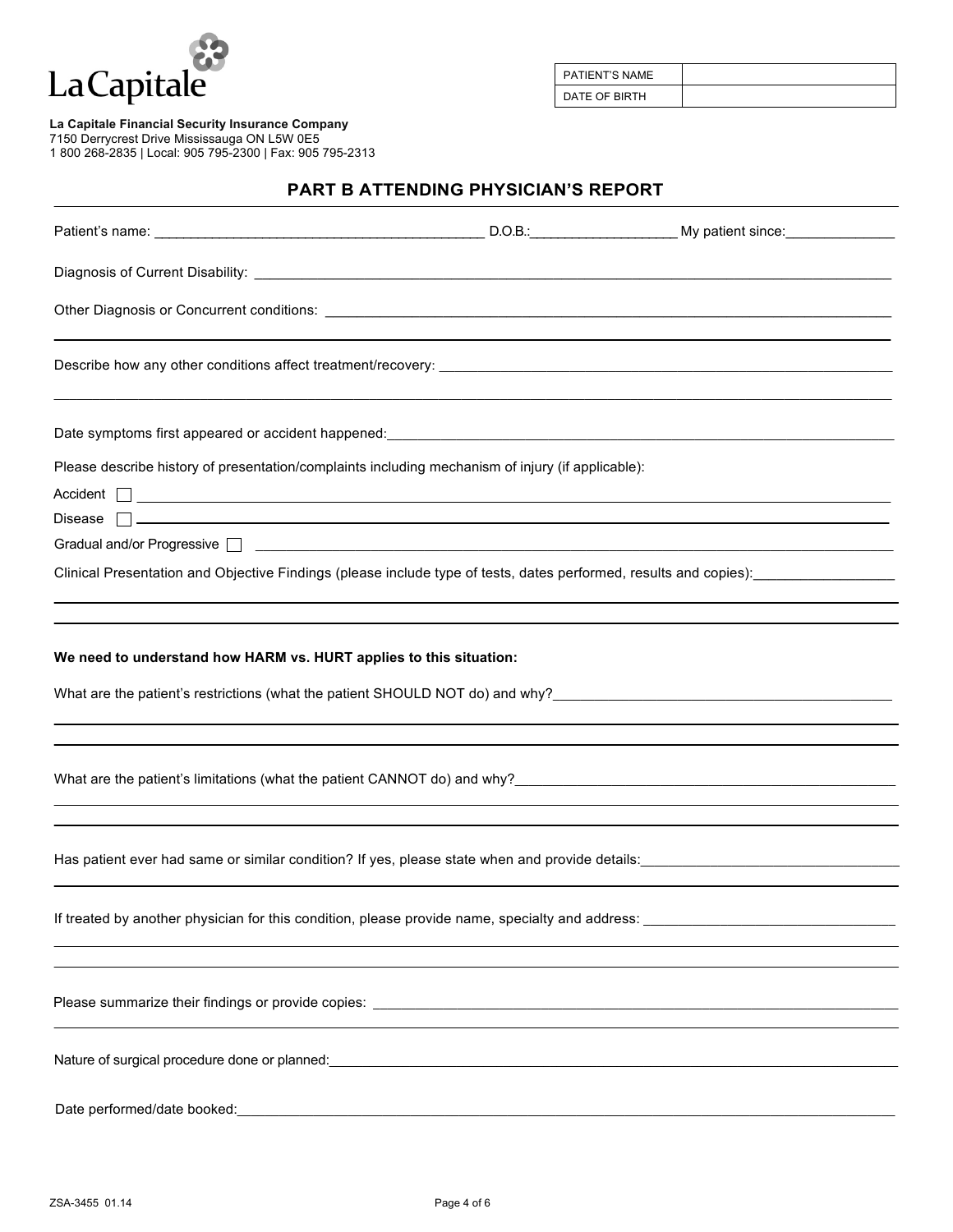

| PATIENT'S NAME |  |
|----------------|--|
| DATE OF BIRTH  |  |

**La Capitale Financial Security Insurance Company**

7150 Derrycrest Drive Mississauga ON L5W 0E5 1 800 268-2835 | Local: 905 795-2300 | Fax: 905 795-2313

Please describe nature and duration of treatment (ie. surgery, physiotherapy, rehab programs, etc):

### Please complete if applicable:

|                | Name | Address | Dates |
|----------------|------|---------|-------|
| Hospital       |      |         |       |
| Rehab Centre   |      |         |       |
| Physiotherapy  |      |         |       |
| Long Term Care |      |         |       |
| Adult Day Care |      |         |       |
| Other          |      |         |       |

Please complete if applicable:

| Medication | Dosage | Date Started | Response/Side Effect | Date Stopped or<br>Modified |
|------------|--------|--------------|----------------------|-----------------------------|
|            |        |              |                      |                             |
|            |        |              |                      |                             |
|            |        |              |                      |                             |
|            |        |              |                      |                             |
|            |        |              |                      |                             |
|            |        |              |                      |                             |

| Is your patient: Employee $\Box$ | Retired/Unemployed  <br>Self employed $\square$ |  |
|----------------------------------|-------------------------------------------------|--|
|----------------------------------|-------------------------------------------------|--|

Please describe the occupational duties and/or activities as known to you:

| If unemployed/retired, please indicate a reasonable period of recovery: |  |  |
|-------------------------------------------------------------------------|--|--|
| No activity from                                                        |  |  |

| $D$ <sub>artia</sub>  |  |
|-----------------------|--|
| Partial activity from |  |
|                       |  |

If Employee/Self Employed, please indicate:

How long was/will your patient (be) totally disabled (unable to work) from **Example 20** 1 and to

How long was/will your patient (be) partially disabled (able to perform some but not all their occupational duties:

 $\hbox{from:} \quad \qquad \qquad \hbox{to} \quad \qquad \qquad \hbox{to} \quad \qquad$